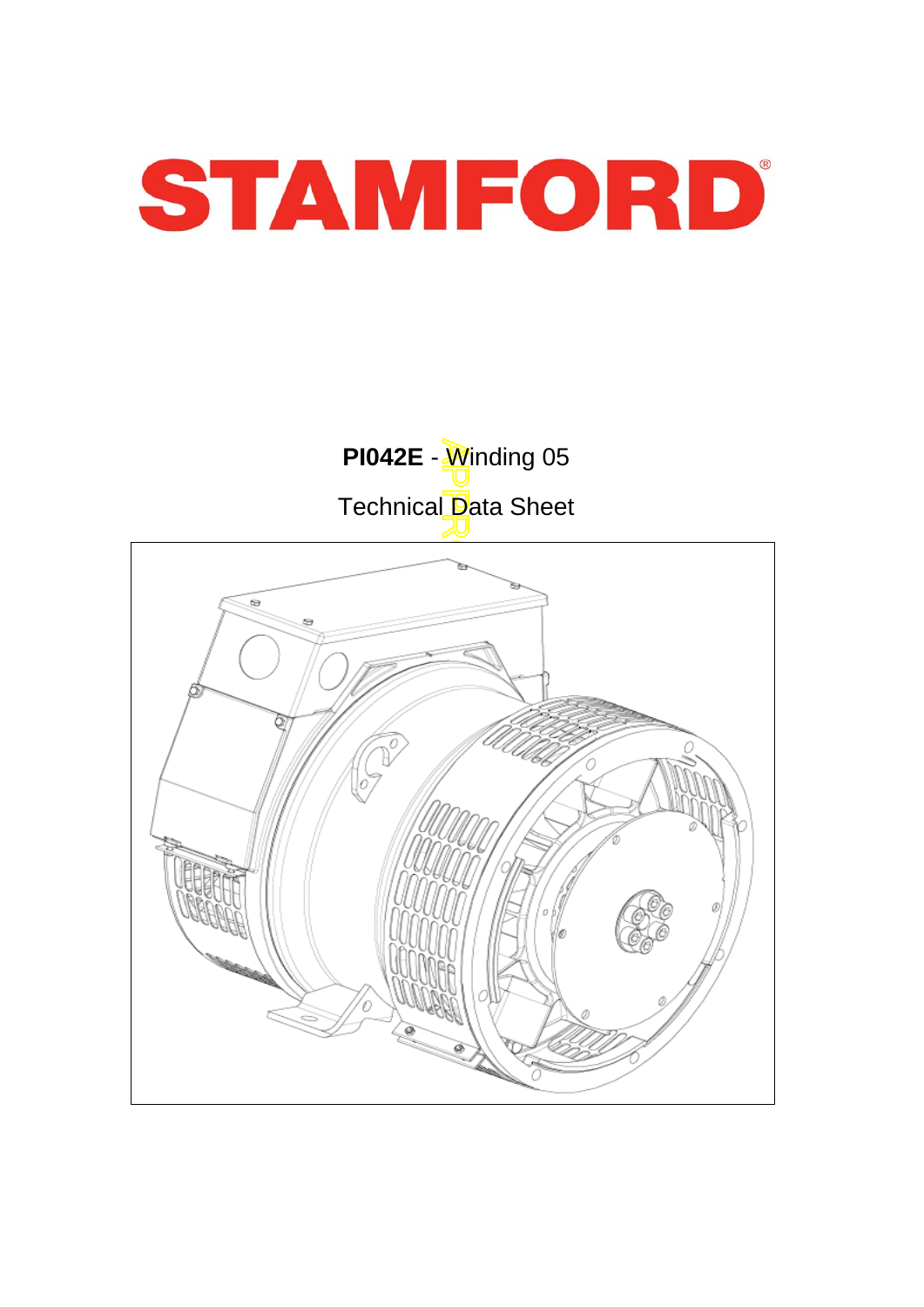

# **SPECIFICATIONS & OPTIONS**

## **STANDARDS**

Stamford industrial generators meet the requirements o f BS EN 60034 and the relevant section of other international standards such as BS5000, VDE 0530, NEMA MG1-32, IEC34, CSA C22.2-100, AS1359.

Other standards and certifications can be considered on request.

## **VOLTAGE REGULATOR**

#### **AS480 AVR fitted as STANDARD**

With this self-excited system the main stator provides power via the AVR to the exciter stator. The high efficiency semi-conductors of the AVR ensure positive build-up from initial low levels of residual voltage.

The exciter rotor output is fed to the main rotor through a three-phase full-wave bridge rectifier. The rectifier is protected by a surge suppressor against surges caused, for example, by short circuit or out-of-phase paralleling. The AS480 will support limited accessories, RFI suppession remote voltage trimmer and for the P1 range only a 'droop' Current Transformer (CT) to permit parallel operation with other ac generators.

The AVR is can be fitted to either side of the generator in its own housing in the non-drive end bracket.

### **Excitation Boost System (EBS) (OPTIONAL)**

The EBS is a single, self-contained unit, attached to the non-drive end of the generator.

The EBS unit consists of the Excitation Boost Controller (EBC) and an Excitation Boost Generator (EBG). Unde r fault conditions, or when the generator is subjected to a large impact load such as a motor starting, the generator voltage will drop. The EBC senses the drop in voltage and engages the output power of the EBG. This additional power feeds the generator's excitation system, supporting the load until breaker discrimination can remove the fault or enable the generator to pick up a motor and drive the voltage recovery.

#### **WINDINGS & ELECTRICAL PERFORMANCE**

All generator stators are wound to 2/3 pitch. This eliminates triplen (3rd, 9th, 15th …) harmonics on the voltage waveform and is found to be the optimum design for trouble-free supply of non-linear loads. The 2/3 pitch design avoids excessive neutral currents sometimes seen with higher winding pitches, when in parallel with the mains. A fully connected damper winding reduces oscillations during paralleling. This winding, with the 2/3 pitch and carefully selected pole and tooth designs, ensures very low waveform distortion.

#### **TERMINALS & TERMINAL BOX**

Dedicated Single Phase generators have 4 ends brought out to the terminals, which are mounted at the non-drive end of the generator. A sheet steel terminal box contains provides ample space for the customers' wiring and gland arrangements. Alternative terminal boxes are available fo r customers who want to fit additional components in the terminal box.

## **SHAFT & KEYS**

All generator rotors are dynamically balanced to better than BS6861:Part 1 Grade 2.5 for minimum vibration in operation. Two bearing generators are balanced with a half key.

## **INSULATION / IMPREGNATION**

The insulation system is class 'H'.

All wound components are impregnated with materials and processes designed specifically to provide the high build required for static windings and the high mechanical strength required for rotating components.

## **QUALITY ASSURANCE**

Generators are manufactured using production procedures having a quality assurance level to BS EN ISO 9001.

APPROVED DOCUMENT The stated voltage regulation may not be maintained in the presence of certain radio transmitted signals. Any change in performance will fall within the limits of Criteria B' of EN 61000-6-2:2001. At no time will the steady-state voltage regulation exceed 2%.

## **DE RATES**

All values tabulated on page 7 are subiect to the following reductions

5% when air inlet filters are fitted.

3% for every 500 metres by which the operating altitude exceeds 1000 metres above mean sea level.

3% for every 5°C by which the operational ambient temperature exceeds 40°C.

 Note: Requirement for operating in an ambient exceeding 60°C must be referred to the factory.

5% For reverse rotation

(Standard rotation CW when viewed from DE)

*NB Continuous development of our products entitles us to change specification details without notice, therefore they must not be regarded as binding.* 

*Front cover drawing typical of product range.*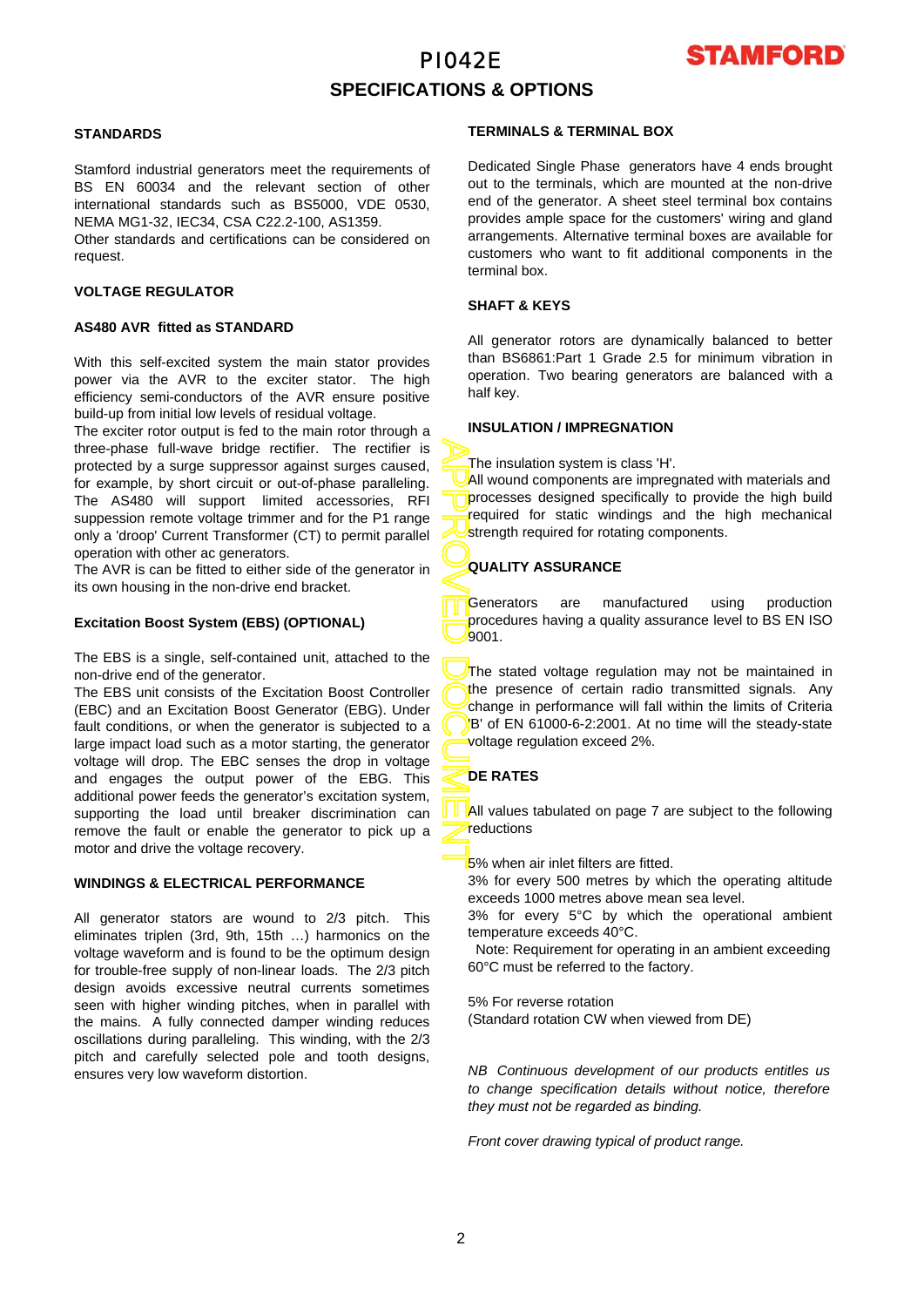

# **WINDING 05**

| <b>CONTROL SYSTEM</b>                                 | STANDARD AS480 AVR (SELF EXCITED)                                                   |                                                 |                                |                                                                                      |                           |             |  |  |
|-------------------------------------------------------|-------------------------------------------------------------------------------------|-------------------------------------------------|--------------------------------|--------------------------------------------------------------------------------------|---------------------------|-------------|--|--|
| <b>VOLTAGE REGULATION</b>                             | ± 1.0%                                                                              |                                                 |                                |                                                                                      |                           |             |  |  |
| <b>SUSTAINED SHORT CIRCUIT</b>                        | SELF EXCITED MACHINES DO NOT SUSTAIN A SHORT CIRCUIT CURRENT                        |                                                 |                                |                                                                                      |                           |             |  |  |
| <b>CONTROL SYSTEM</b>                                 | AS480 AVR WITH OPTIONAL EXCITATION BOOST SYSTEM (EBS)                               |                                                 |                                |                                                                                      |                           |             |  |  |
| <b>SUSTAINED SHORT CIRCUIT</b>                        |                                                                                     | REFER TO SHORT CIRCUIT DECREMENT CURVE (page 6) |                                |                                                                                      |                           |             |  |  |
| <b>INSULATION SYSTEM</b>                              |                                                                                     | <b>CLASS H</b>                                  |                                |                                                                                      |                           |             |  |  |
| <b>PROTECTION</b>                                     |                                                                                     |                                                 |                                | IP <sub>23</sub>                                                                     |                           |             |  |  |
| <b>RATED POWER FACTOR</b>                             |                                                                                     |                                                 |                                | 0.8                                                                                  |                           |             |  |  |
| <b>STATOR WINDING</b>                                 |                                                                                     |                                                 | SINGLE LAYER CONCENTRIC        |                                                                                      |                           |             |  |  |
| <b>WINDING PITCH</b>                                  |                                                                                     |                                                 | <b>TWO THIRDS</b>              |                                                                                      |                           |             |  |  |
| <b>WINDING LEADS</b>                                  |                                                                                     |                                                 |                                | 4                                                                                    |                           |             |  |  |
| <b>STATOR WDG. RESISTANCE</b>                         |                                                                                     |                                                 |                                | 0.399 Ohms AT 22°C SERIES CONNECTED                                                  |                           |             |  |  |
| ROTOR WDG. RESISTANCE                                 |                                                                                     |                                                 | $0.895$ Ohms at 22 $\degree$ C |                                                                                      |                           |             |  |  |
| <b>EXCITER STATOR RESISTANCE</b>                      |                                                                                     |                                                 | 13.5 Ohms at 22°C              |                                                                                      |                           |             |  |  |
| <b>EXCITER ROTOR RESISTANCE</b>                       |                                                                                     |                                                 |                                | 0.0479 Ohms PER PHASE AT 22°C                                                        |                           |             |  |  |
| <b>EBS STATOR RESISTANCE</b>                          |                                                                                     |                                                 | 12.9 Ohms at 22°C              |                                                                                      |                           |             |  |  |
| <b>R.F.I. SUPPRESSION</b>                             |                                                                                     |                                                 |                                | BS EN 61000-6-2 & BS EN 61000-6-4, VDE 0875G, VDE 0875N, refer to factory for others |                           |             |  |  |
| <b>WAVEFORM DISTORTION</b>                            |                                                                                     |                                                 |                                | NO LOAD 1.5% NON-DISTORTING LINEAR LOAD < 5.0%                                       |                           |             |  |  |
| <b>MAXIMUM OVERSPEED</b>                              |                                                                                     |                                                 |                                | 4500 Rev/Min                                                                         |                           |             |  |  |
| <b>BEARING DRIVE END</b>                              |                                                                                     |                                                 |                                | BALL. 6309-2RS (ISO)                                                                 |                           |             |  |  |
| BEARING NON-DRIVE END                                 |                                                                                     |                                                 | BALL. 6306-2RS (ISO)           |                                                                                      |                           |             |  |  |
|                                                       | 1 BEARING                                                                           |                                                 |                                |                                                                                      | 2 BEARING                 |             |  |  |
|                                                       | WITH EBS                                                                            |                                                 | WITHOUT EBS                    | WITH EBS                                                                             |                           | WITHOUT EBS |  |  |
| <b>WEIGHT COMP. GENERATOR</b>                         | 84 kg                                                                               |                                                 | 82.3 kg                        | 87 kg                                                                                |                           | 85.3 kg     |  |  |
| <b>WEIGHT WOUND STATOR</b>                            | 36.3 kg                                                                             |                                                 | 36.3 kg                        | 36.3 kg                                                                              |                           | 36.3 kg     |  |  |
| <b>WEIGHT WOUND ROTOR</b>                             | 25.89 kg<br>24.19 kg<br>26.95 kg                                                    |                                                 |                                |                                                                                      | 25.25 kg                  |             |  |  |
| <b>WR<sup>2</sup> INERTIA</b>                         | $0.0688$ kgm <sup>2</sup><br>$0.0686$ kgm <sup>2</sup><br>$0.0669$ kgm <sup>2</sup> |                                                 |                                |                                                                                      | $0.0671$ kgm <sup>2</sup> |             |  |  |
| SHIPPING WEIGHTS in a crate                           | 100 kg                                                                              |                                                 | 98.3 kg                        | 109 kg                                                                               |                           | 107.3 kg    |  |  |
| <b>PACKING CRATE SIZE</b>                             | 71 x 51 x 67 (cm)<br>71 x 51 x 67 (cm)                                              |                                                 |                                |                                                                                      |                           |             |  |  |
| TELEPHONE INTERFERENCE                                | THF<2% II<br><b>TIF&lt;50</b>                                                       |                                                 |                                |                                                                                      |                           |             |  |  |
| <b>COOLING AIR</b>                                    | 0.205 m <sup>3</sup> /sec 434 cfm                                                   |                                                 |                                |                                                                                      |                           |             |  |  |
| <b>VOLTAGE SERIES</b>                                 | 220                                                                                 |                                                 |                                | 230                                                                                  |                           | 240         |  |  |
| <b>VOLTAGE PARALLEL</b>                               | 110                                                                                 |                                                 |                                | 115                                                                                  |                           | 120         |  |  |
| <b>KVA BASE RATING FOR REACTANCE</b><br><b>VALUES</b> | 10.1                                                                                |                                                 |                                | 10.1                                                                                 |                           | 10.1        |  |  |
| Xd DIR. AXIS SYNCHRONOUS                              | 2.33                                                                                |                                                 |                                | 2.13                                                                                 |                           | 1.96        |  |  |
| X'd DIR. AXIS TRANSIENT                               | 0.24                                                                                |                                                 |                                | 0.22                                                                                 |                           | 0.20        |  |  |
| X"d DIR. AXIS SUBTRANSIENT                            | 0.15                                                                                |                                                 |                                | 0.14                                                                                 |                           | 0.13        |  |  |
| Xq QUAD. AXIS REACTANCE                               | 1.15                                                                                |                                                 |                                | 1.06                                                                                 |                           | 0.97        |  |  |
| X"g QUAD. AXIS SUBTRANSIENT                           | 0.26                                                                                |                                                 |                                | 0.24                                                                                 |                           | 0.22        |  |  |
| XL LEAKAGE REACTANCE                                  | 0.10                                                                                |                                                 |                                | 0.09                                                                                 |                           | 0.08        |  |  |
| X <sub>2</sub> NEGATIVE SEQUENCE                      | 0.21                                                                                |                                                 | 0.20                           |                                                                                      | 0.18                      |             |  |  |
| X <sub>0</sub> ZERO SEQUENCE                          | 0.10                                                                                |                                                 |                                | 0.09                                                                                 |                           | 0.08        |  |  |
| REACTANCES ARE SATURATED                              |                                                                                     |                                                 |                                | VALUES ARE PER UNIT AT RATING AND VOLTAGE INDICATED                                  |                           |             |  |  |
| T'd TRANSIENT TIME CONST.                             |                                                                                     |                                                 |                                | 0.008 s                                                                              |                           |             |  |  |
| T"d SUB-TRANSTIME CONST.                              |                                                                                     |                                                 |                                | 0.002 s                                                                              |                           |             |  |  |
| T'do O.C. FIELD TIME CONST.                           |                                                                                     |                                                 |                                | $0.15$ s                                                                             |                           |             |  |  |
| Ta ARMATURE TIME CONST.                               |                                                                                     |                                                 |                                | 0.004 s                                                                              |                           |             |  |  |
| <b>SHORT CIRCUIT RATIO</b>                            | 1/Xd                                                                                |                                                 |                                |                                                                                      |                           |             |  |  |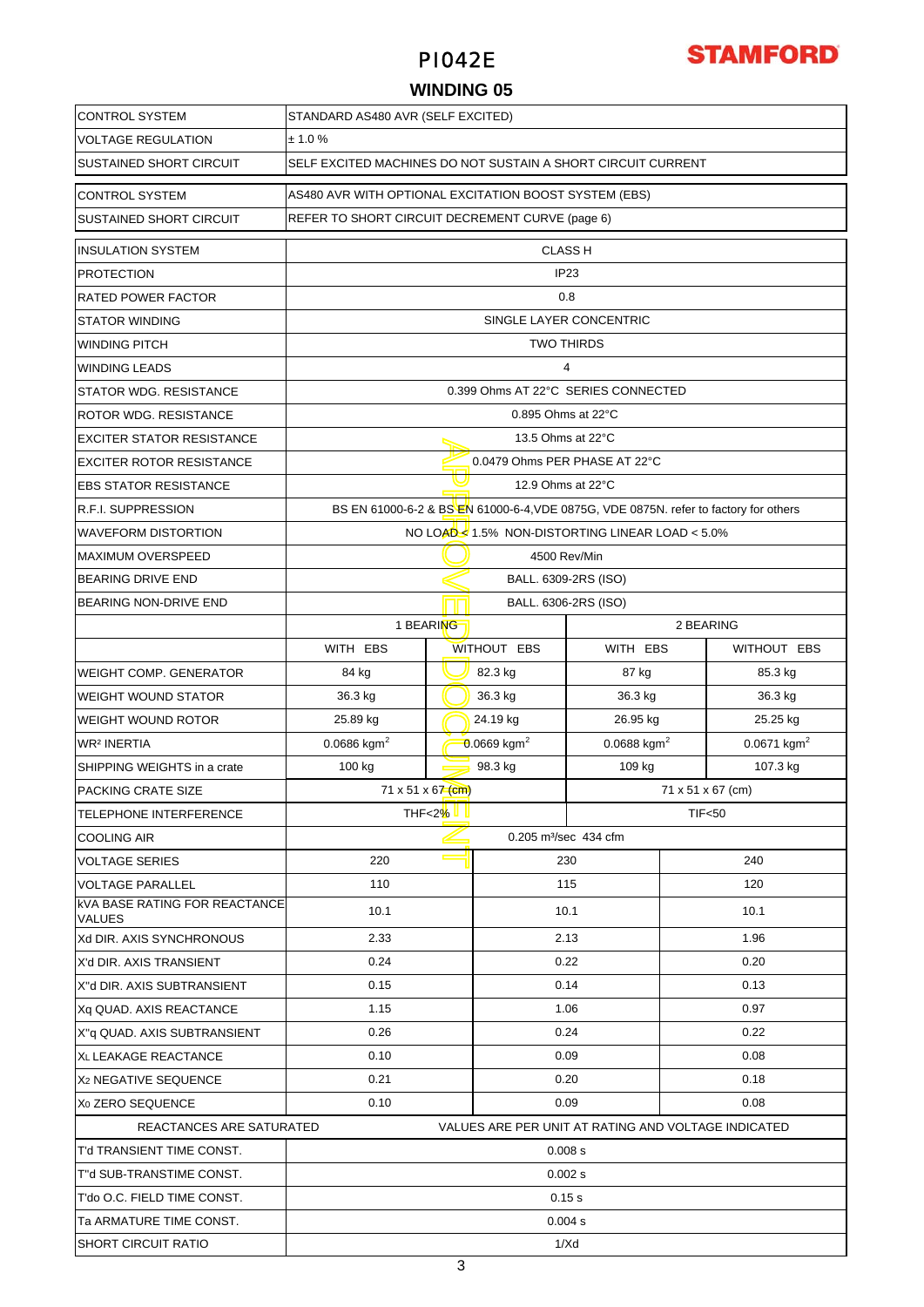

**Winding 05**



## **SINGLE PHASE EFFICIENCY CURVES**



60

 $55.$  $0.20$ 

 $0.30$ 

 $0.40$ 

 $0.50$ 

 $0.60\,$ 

 $0.70$ 

 $0.80$ 

 $0.90\,$ 

 $1.00$ 

 $1.10$ 10.1 KVA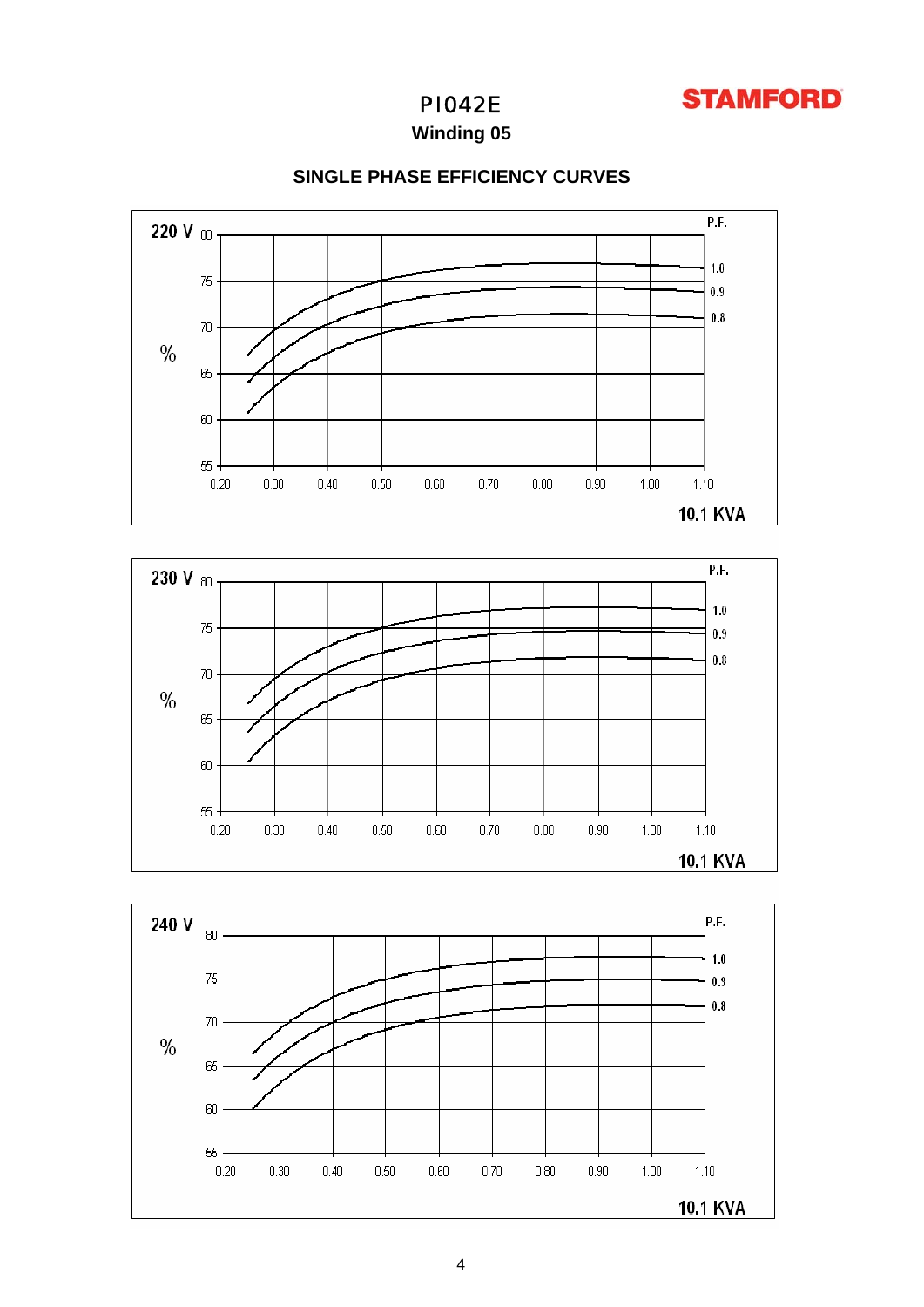

## **Winding 05 Locked Rotor Motor Startin g Curves**



**PER CENT TRANSIENT VOLTAGE DIP** 

PER CENT TRANSIENT VOLTAGE

움

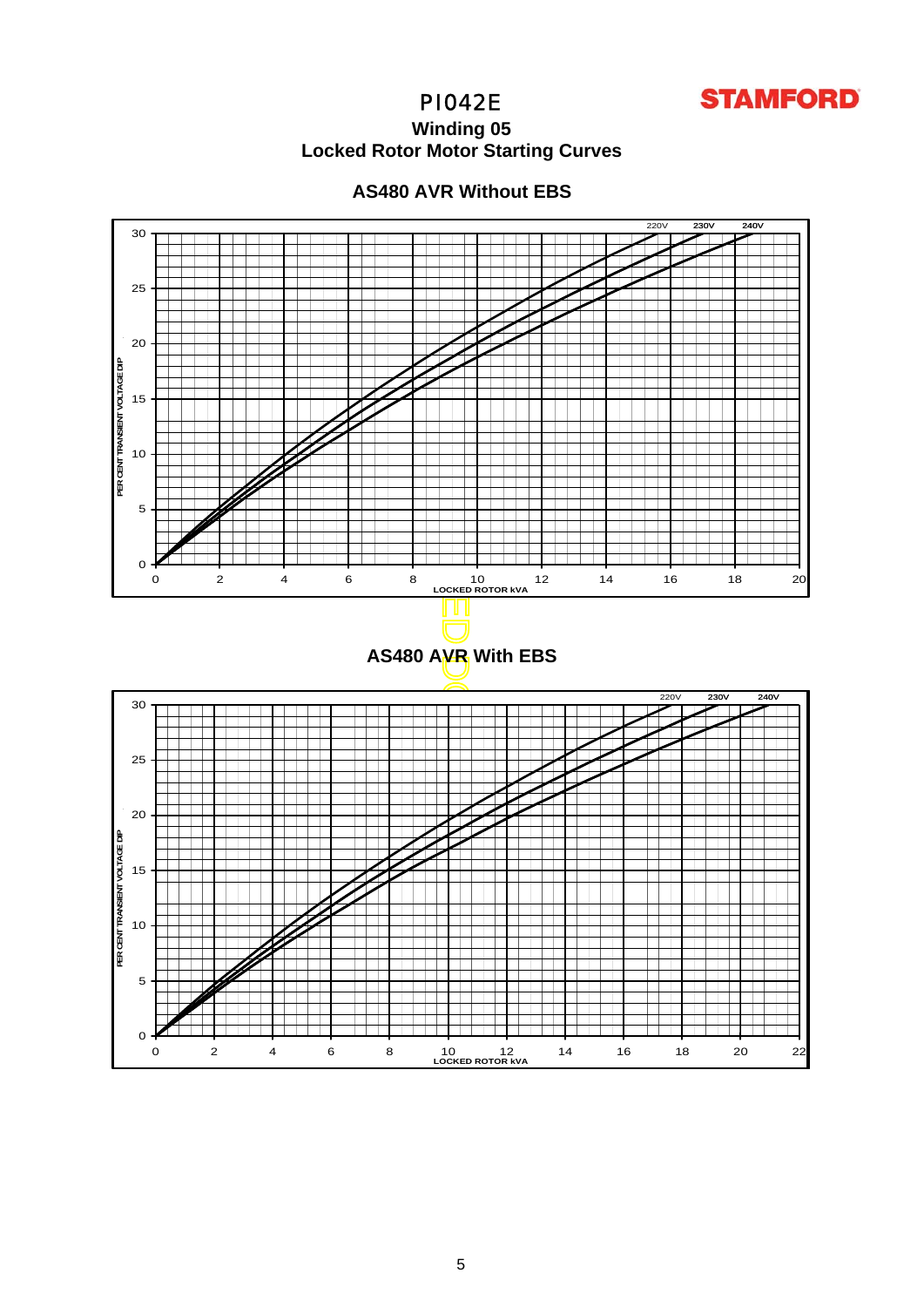

# **WITH EBS FITTED Winding 05 Short Circuit Decrement Curve. No-load Excitation at Rated Speed Based on series connection.**



## Sustained Short Circuit = 184 Amps

#### **Note**

The following multiplication factors should be used to adjust the values from curve between time 0.001 seconds and the minimum current point in respect of nominal operating voltage :

Τ

| Voltage | Factor   |
|---------|----------|
| 220V    | $X$ 1\00 |
| 230V    | $X$ 1.05 |
| 240V    | $X$ 1.09 |
|         |          |

The sustained current value is constant irrespective of voltage level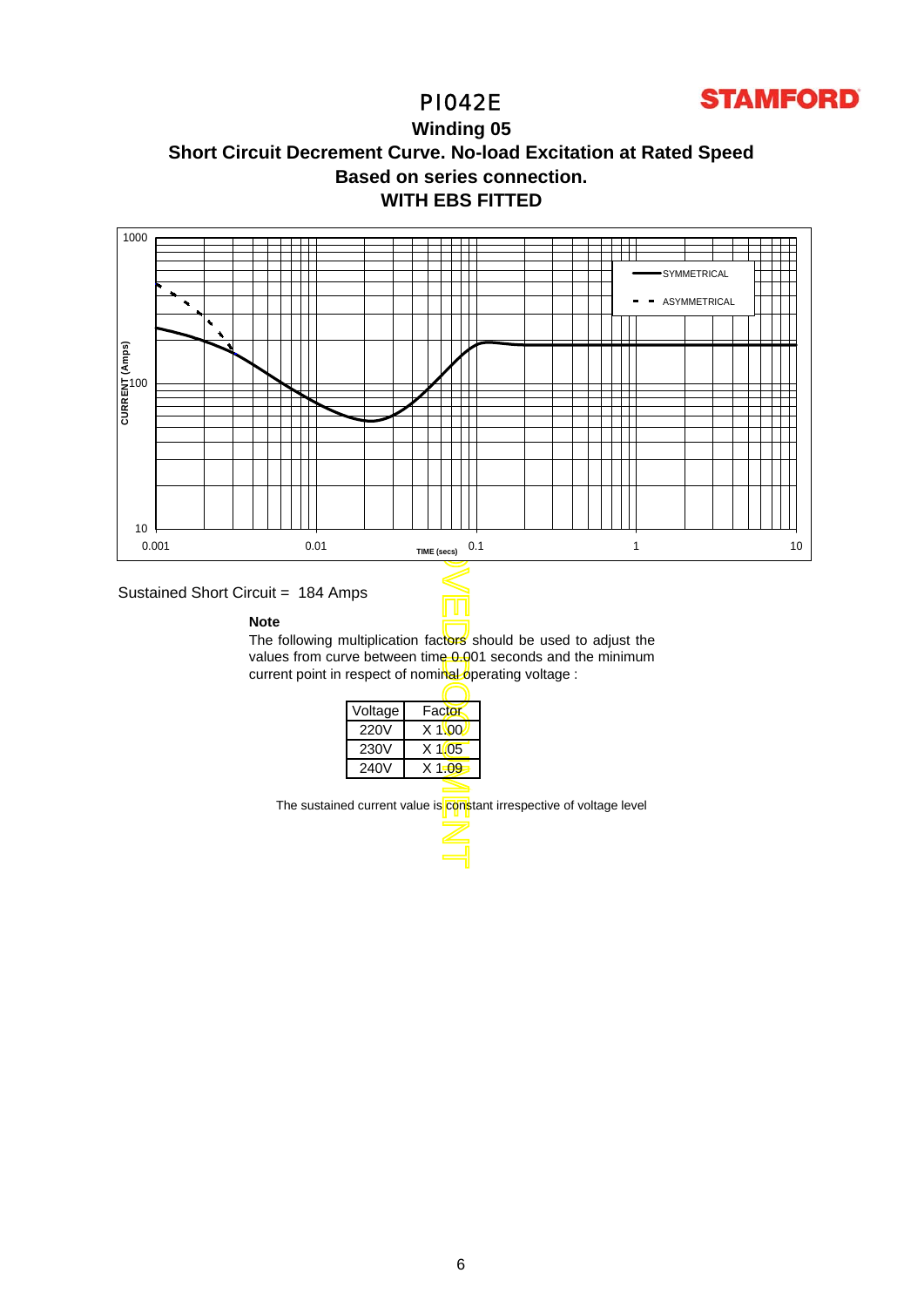# **STAMFORD**

# PI042E

# **Winding 05**

# **50**Hz **RATINGS**

|                   |      | Cont. F - 105/40°C |      |      | Cont. H - 125/40°C |      |      | Standby - 150/40°C |      |      | Standby - 163/27°C |      |
|-------------------|------|--------------------|------|------|--------------------|------|------|--------------------|------|------|--------------------|------|
| Class - Temp Rise |      | 0.8 <sub>pf</sub>  |      |      | 0.8 <sub>pf</sub>  |      |      | 0.8 <sub>pf</sub>  |      |      | 0.8 <sub>pf</sub>  |      |
| Series (V)        | 220  | 230                | 240  | 220  | 230                | 240  | 220  | 230                | 240  | 220  | 230                | 240  |
| Parallel (V)      | 110  | 115                | 120  | 110  | 115                | 120  | 110  | 115                | 120  | 110  | 115                | 120  |
| <b>kVA</b>        | 9.0  | 9.0                | 9.0  | 10.1 | 10.1               | 10.1 | 10.9 | 10.9               | 10.9 | 12.0 | 12.0               | 12.0 |
| kW                | 7.2  | 7.2                | 7.2  | 8.1  | 8.1                | 8.1  | 8.7  | 8.7                | 8.7  | 9.6  | 9.6                | 9.6  |
| Efficiency (%)    | 71.4 | 71.8               | 72.0 | 71.3 | 71.7               | 72.0 | 71.0 | 71.5               | 71.9 | 70.6 | 71.2               | 71.6 |
| kW Input          | 10.1 | 10.0               | 10.0 | 11.4 | 11.3               | 11.3 | 12.3 | 12.2               | 12.1 | 13.6 | 13.5               | 13.4 |

| Cont. F - 105/40°C<br>Class - Temp Rise |                                                                      | Cont. H - 125/40°C |      | Standby - 150/40°C |              |                   | Standby - 163/27°C |                                  |                   |      |      |      |
|-----------------------------------------|----------------------------------------------------------------------|--------------------|------|--------------------|--------------|-------------------|--------------------|----------------------------------|-------------------|------|------|------|
|                                         |                                                                      | 1.0 <sub>pf</sub>  |      | 1.0 <sub>pf</sub>  |              | 1.0 <sub>pf</sub> |                    |                                  | 1.0 <sub>pf</sub> |      |      |      |
| Series (V)                              | 220                                                                  | 230                | 240  | 220                | 230          | 240               | 220                | 230                              | 240               | 220  | 230  | 240  |
| Parallel (V)                            | 110                                                                  | 115                | 120  | 110                | 115          | 120               | 110                | 115                              | 120               | 110  | 115  | 120  |
| kVA                                     | 9.0                                                                  | 9.0                | 9.0  | 10.1               | 101          | 10.1              | 10.9               | 10.9                             | 10.9              | 12.0 | 12.0 | 12.0 |
| kW                                      | 9.0                                                                  | 9.0                | 9.0  | 10.1               | $10 - 1$     | 10.1              | 10.9               | 10.9                             | 10.9              | 12.0 | 12.0 | 12.0 |
| Efficiency (%)                          | 76.9                                                                 | 77.2               | 77.5 | 76.7               | 771          | 77.5              | 76.5               | 77.0                             | 77.4              | 76.1 | 76.7 | 77.1 |
| kW Input                                | 11.7                                                                 | 11.7               | 11.6 | 13.2               | $\mathbf{B}$ | 13.0              | 14.2               | 14.2                             | 14.1              | 15.8 | 15.6 | 15.6 |
|                                         |                                                                      |                    |      |                    |              |                   |                    |                                  |                   |      |      |      |
| <b>DIMENSIONS</b>                       |                                                                      |                    |      |                    |              |                   |                    |                                  |                   |      |      |      |
|                                         |                                                                      |                    |      |                    |              |                   |                    |                                  |                   |      |      |      |
| (MAX) WHEN<br>48 I                      |                                                                      |                    |      |                    |              |                   | WHEN<br>576 (MAX)  |                                  |                   |      |      |      |
| FITTED WITH 'EBS'                       |                                                                      |                    |      |                    |              |                   | FITTED WITH 'EBS'  |                                  |                   |      |      |      |
|                                         | - 494 (MAX) OVERALL<br>$\rightarrow$ 399 (MAX) OVERALL $\rightarrow$ |                    |      |                    |              |                   |                    |                                  |                   |      |      |      |
| l =     6 <del>→</del>                  |                                                                      | "AM"               |      |                    |              |                   |                    | 374,5                            |                   |      |      |      |
|                                         | 不同的的第三人                                                              |                    |      |                    |              |                   |                    | $65 -$<br><b>∕oleeseere in J</b> |                   |      |      |      |





|                | 22 |
|----------------|----|
|                |    |
|                | k  |
| $-254$ CRS $-$ |    |
| $-386$         |    |

| c<br>CRS | 220<br>160 | 4-HOLES Ø14- |
|----------|------------|--------------|
|          |            | 70 CRS       |

- 576 (MAX) WHEN<br>FITTED WITH 'EBS'  $\leftarrow$  494 (MAX) OVERALL - $-374,5$  $\vdash$ 65  $82$ USEFULL<br>LENGTH

 $-228-$ 

 $\Gamma^{\cancel{0}42,018}_{42,009}$ 

⊘"E"

|     | COUPLING DISC | $I - B R G$ |
|-----|---------------|-------------|
| SAF | " A N "       | SAF         |
| 65  | 30.2          |             |
| 75  | 30.2          |             |
|     | 62            |             |
| Ιn  | 53.8          |             |
|     | 39            |             |

| 8-HOLES SPACED AS |  |
|-------------------|--|
| 8-HOLES SPACED AS |  |
|                   |  |

ADAPTOR:  $\overline{\mathbb{F}_p}$  $361$  $\frac{405}{451}$ 

 $489\,$ 

| 2-BRG ADAPTORS |     |  |  |  |  |
|----------------|-----|--|--|--|--|
| SAF            | "F" |  |  |  |  |
|                | 359 |  |  |  |  |
|                | 406 |  |  |  |  |
|                | 455 |  |  |  |  |
|                | 493 |  |  |  |  |

 $\frac{2}{2}$